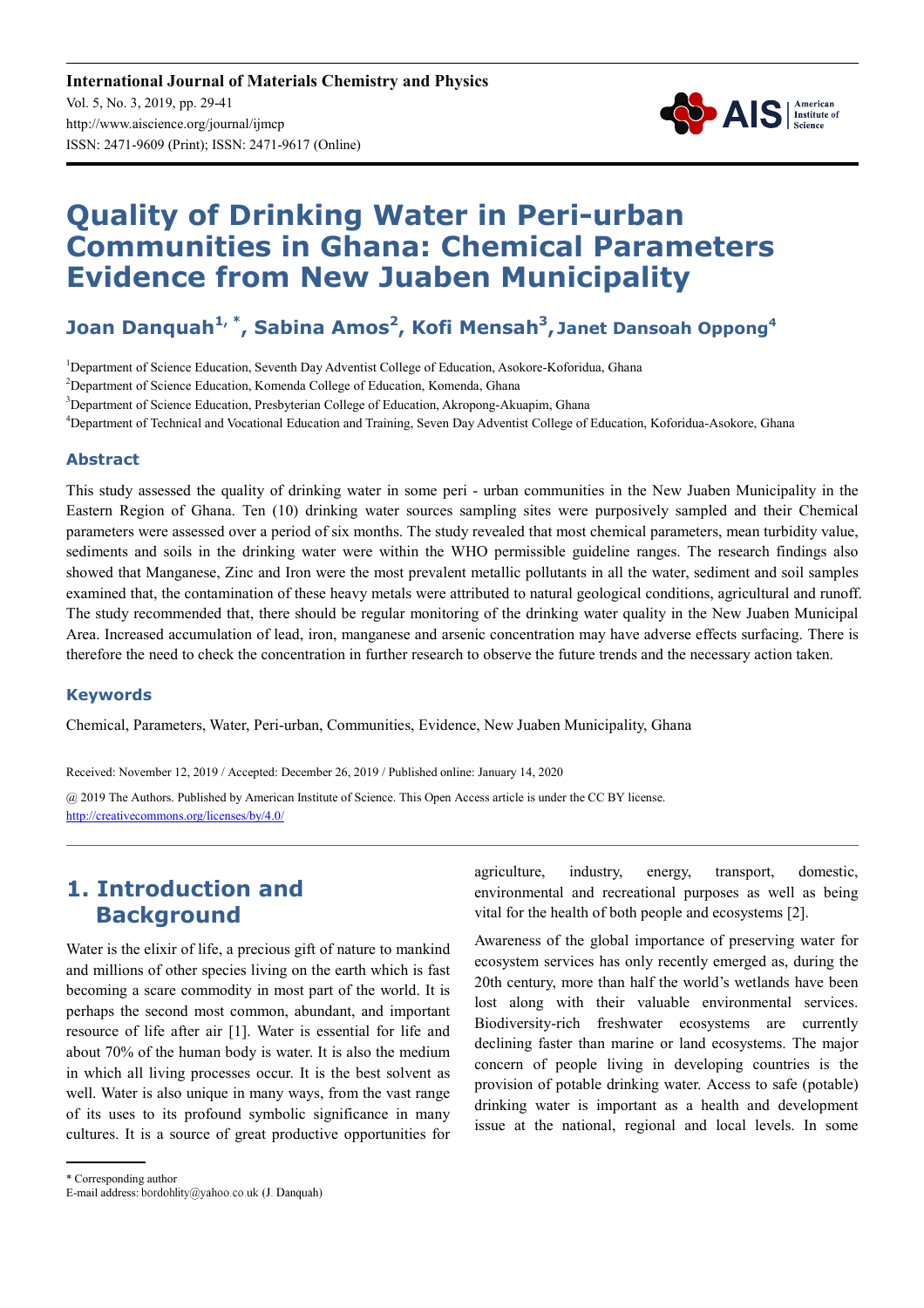regions, investments in water supply and sanitation can yield a net economic benefit, since the reductions in adverse health effects and health care costs outweigh the costs of undertaking the interventions. This is true for major water supply infrastructure investments through to water treatment in the home. Interventions in improving access to safe water favour the poor in particular, whether in rural or urban areas, and can be an effective part of poverty alleviation strategies [3].

Sub-Saharan Africa alone, records over a third of this 884 million people who do not have improved sources of drinking water and is also lagging behind in progress towards the Millennium Development Goals (MDGs) target, with only 60% of the population using improved sources of drinking water despite an increase of 11% since 1990. At the current rate of progress, the world is expected to exceed the MDG target of halving the proportion of the population without sustainable access to safe drinking water. Even so, 672 million people will still lack access to improved drinking water sources in 2015. The provision of safe drinking water for the world's billion deprived population has become one of the topmost priorities of many governments in recent years. In the year 2000, more than a hundred and fifty governments in the world over launched an ambitious plan to halve the number of people without access to safe drinking water by the year 2015 [4].

From the World Bank estimates for 2009, the population of Ghana is about 23.8 million with an annual growth rate of 2.1%. 79% of this population has access to improved source of drinking water with 93% coverage in urban areas and 68% in the rural communities. To help attain the MDG target of halving the proportion of the population without sustainable access to safe drinking water by 2015, the Ghana Water Company Limited, which is the main national utility in charge of supply of potable water to urban dwellers in Ghana, has therefore set a target of achieving 85% coverage by 2015. At the end of 2009, the company had achieved 59% coverage. The Community Water and Sanitation Agency which is in charge of rural water supply, has also set a target of 76% drinking water coverage for rural and small town dwellers by 2015. The Agency had achieved 58.97% as at the end of 2009. Based on this information, the overall national coverage as far as the two main sector agencies in charge of drinking water supply concerned is estimated at 58.98% as at the end of 2009 as against a national target of 79.8% [5]. The government of Ghana (GoG) in its effort of improving and providing cheap, safe and potable water for rural communities over the years, has solicited the assistance of and collaborated with some non-governmental organizations (NGOs) and foreign donors such as DANIDA, JICA and World vision to construct boreholes and hand dug wells all

over the country.

Water systems in Ghana are based on both surface and ground water resources depending on the size of the community and the availability of the resource. Most urban communities depend on treated surface water (pipe borne) while a lot of the rural communities and some peri-urban communities depend on untreated rivers, streams, lakes, boreholes as well as hand dug wells, ponds, rain water, springs, waterfalls and dams which sometimes may be contaminated or unwholesome for domestic use. The major concern is on how to make these sources safe for human consumption since the quantity and quality of fresh water available is affected by rainfall variability (climate change), rapid population growth, frequent and sometimes lengthy periods of interruption in the supply of treated water to many households, increased environmental degradation, and pollution of water bodies. Anthropogenic activities such as the use of pesticides and fertilizers by farmers to improve crop yields, infiltration of polluted surface water may also have profound impacts [6].

Discharge of toxic chemicals, over pumping of aquifers, long-range atmospheric transport of pollutants and contamination of water bodies with substances that promote algal growth are some of today's major water quality degradation [7]. It is equivocally demonstrated that water of good quality is crucial to sustainable socioeconomic development. Some problems related to water quality deterioration have been present for a long time but have only recently reached a critical or alarming proportion, while others are newly emerging. There is also, the direct and indirect contamination of fresh water with heavy and trace metals from waste dump sites, mining, smelting and industrial manufacturing sectors.

The use of groundwater as the only source of potable water supply is increasing worldwide. Many people in the deprived communities are turning to the use of groundwater as their main sources of drinking water supply [8]. In Africa and Asia, most of the largest cities utilize surface water but many millions of people in peri-urban communities and rural areas are dependent on groundwater. The situation is not different in Ghana, particularly in the rural areas. This is because ground water is normally available throughout the year. The storage point can be near or directly under the point of use and is immediately available on demand through pumping [9]. Ground water is important for domestic use because it has been found to be sufficient in quantity and quality for most rural communities and it is in this direction that the national community water and sanitation program recommended groundwater as first choice to be considered in rural delivery [10]. In Ghana, 62-71% of the rural population depends on groundwater for domestic supply [6]. These non-treated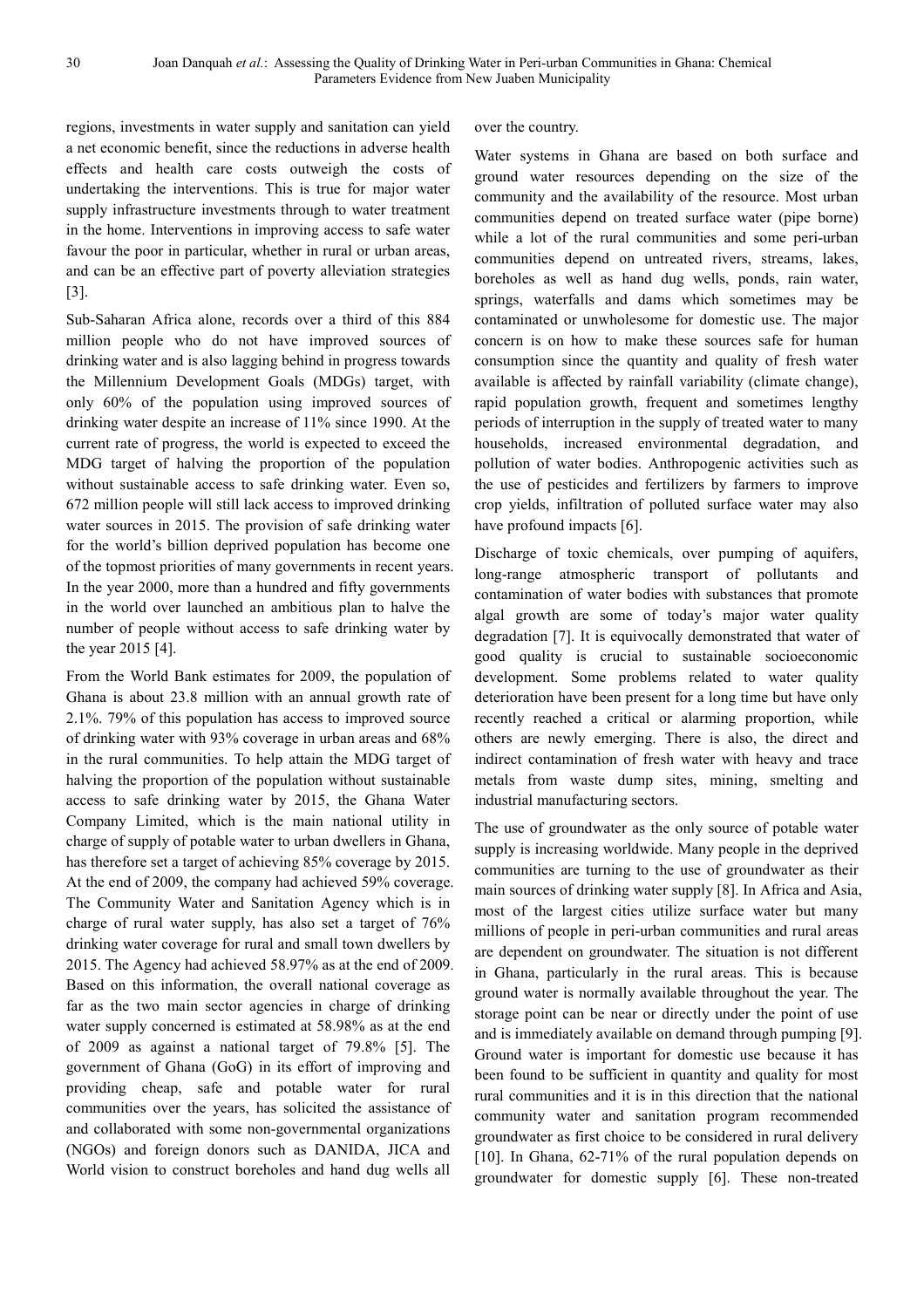water sources are increasingly being used as drinking water yet, testing to see whether the water is of good quality is almost non-existent The most important point to address therefore, for all water intended for drinking purposes is the quality since this has a direct impact on human health.

Ghana is well endowed with water resources. However, availability of water decreases markedly from season to season and yearly owing to rainfall variability (climate change), rapid population growth, frequent and sometimes lengthy periods of interruption in the supply of treated water to many households, increased environmental degradation, and pollution of water bodies. The New Juaben Municipality cannot be left out because it is noted for perennial water shortages. Hence, access to potable water is irregular, seasonal, inadequate and unreliable [6]. Waste management systems in these communities are also very poor since domestic wastes are dumped, spilled, spread, or stored on the land surface with others buried sometimes in pits. The unhygienic and improper disposal of waste, poor waste, and sanitation management including that of faecal matter can lead to extensive soil contamination, and high levels of ground water and surface water pollution via runoffs and soil erosion. There have been interventions from the Community Water and Sanitation Agency (CWSA), private organizations and the Ghana Water Company Limited (GWCL) through provision of wells, boreholes, public pipes and creating of awareness on Water and Sanitation issues [6]. Although a lot of the inhabitants in the municipality depend heavily on water from boreholes, hand dug wells, pipe borne water and stream water, not much work has been done to assess the quality of drinking especially in the peri-urban communities in the New Juaben Municipality in the Eastern Region of Ghana. The main purpose of the study was to assess the chemical parameters of the drinking water in peri-urban communities in the New Juaben Municipality of the Eastern Region of Ghana.

This paper presents the outcome of the chemical parameters of the drinking water in peri-urban communities in the New Juaben Municipality of the Eastern Region of Ghana. The paper is structured into five (5) main sections namely; the Introduction and Background, Review of the Literature, Methodology, Findings and Discussion and the Conclusion. The first section introduces the structure of the paper, the context and aims and objectives of the paper. The literature review section reviews the relevant literature on issues relating to water treatment that will help change and develop people's attitudes toward the natural environment. The methodology section presents a broad description of the methodology and procedures adopted in the conduct of the study on chemical parameters in drinking water. Findings resulting from the study are presented and discussed in the section following the methodology and conclusions, and recommendations.

### **2. Review of the Literature**

Suspended solids as the undissolved components of solids in water bodies [11]. Suspended solids include organic materials such as plant fibers, biological solids, bacteria and inorganic substances including clay, silt and debris. They are generally particles greater than 2 microns in diameter or less than 0.001cm and can be up to 1mm. The concentrations of suspended solids vary from one location to another depending upon hydraulic forces, vegetative cover, soil and bedrock, and anthropogenic activities such as agriculture, lumbering, mining etcetera. Suspended particles also affect water clarity and light penetration, temperature, the dissolved constituents of surface water, the absorption of toxic substances such as organics and heavy metals, and the composition, distribution and rate of sedimentation of matter. The effects of suspended solid in water can also be physical or chemical and large amount reduces recreational use and aesthetic beauty [11].

Turbidity in water is caused by the presence of suspended and colloidal matter such as clay, silt, finely divided organic and inorganic matter, plankton and other microscopic organisms [12]. Its measurement is a key test of water quality. Turbidity is the unit of measurement quantifying the degree to which light travelling through a water column is scattered by the suspended organic and inorganic particles. High turbidity in drinking water is an indication that a lot of people are at a higher risk of contracting gastrointestinal diseases especially for immunocompromised people. This is because contaminants such as viruses or bacteria sometimes get attached to the suspended solids to interfere with the disinfection of water with chlorine. Thus, the suspended solid particles act as shields for the virus and bacteria by protecting them from ultraviolet (UV) sterilization of water [13]. In water bodies such as lakes, rivers and reservoirs, high turbidity levels affect the ability of fishes to absorb dissolved oxygen and also reduce the amount of light reaching lower depths. As a result, growth of submerged aquatic plants is inhibited. Turbidity is determined with a nephelometer in nephelometric turbidity unit (NTU) [14].

Hydrogen ion concentration (pH) pH is a very important variable in water quality assessment since it affects a lot of biological and chemical processes within water bodies and all processes associated with water treatment and water supply. pH is a measure of the acid balance of a solution and is defined as the negative logarithm of the hydrogen ion concentration  $[H^+]$ . It is the concentration of hydrogen ions. extends from O (very acidic) to 14 (very alkaline) with the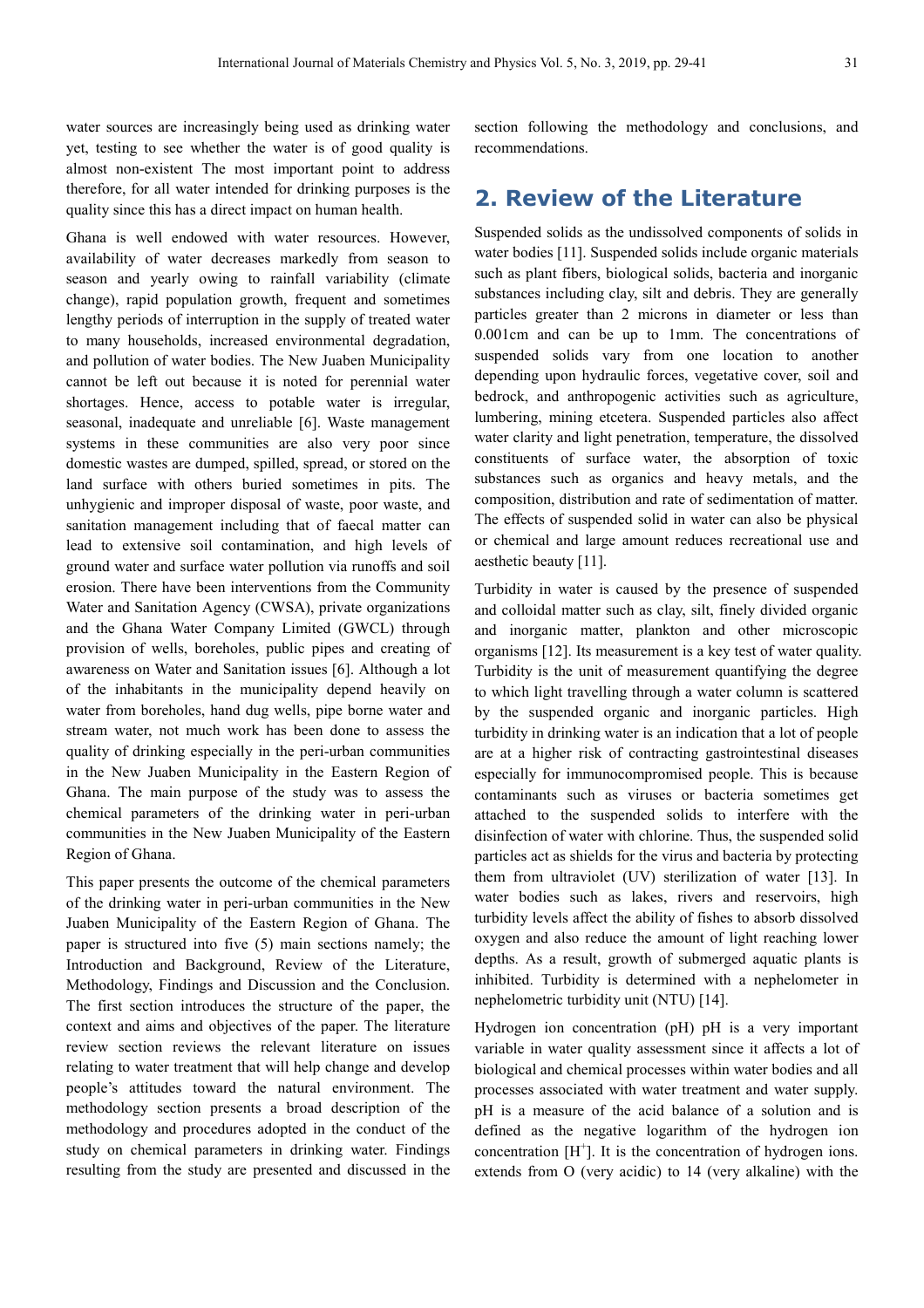value of 7 corresponding to exact neutrality at 25°C [12]. The pH at a given temperature indicates the intensity of the acidic or basic character of a solution and is controlled by the dissolved chemical compounds and biochemical processes in the solution. In unpolluted water, the pH is principally controlled by the balance between the carbon (IV) oxide, carbonate and bicarbonate ions as well as other natural compounds such as humic and fulvic acids. Industrial effluents and atmospheric deposition of acid forming substances, acid mine drainage, acid rain and, anions such as  $SO_4^2$ <sup>2</sup>,  $PO_4^3$ <sup>3</sup> and  $S^2$  can affect the natural acid- base balance in water [12].

A change in pH depicts the presence of certain effluents, particularly, when continuously measured and recorded, together with the conductivity of water body. The range in pH for most waters is between 4.5 and 8.5 which encompasses the pH value of 5.6 for rainwater in equilibrium with atmospheric  $CO<sub>2</sub>$ , also pH range is between 6.0 and 8.5 although, lower values can occur in diluted waters high in organic contents and high values in eutrophic waters and ground waters [15]. However, the pH of most natural waters is determined or dictated to some extent by the geological influences of the watershed which is governed by the carbon (IV) oxide/bicarbonate/carbonate equilibria; biotic activities. pH of water is measured on the field using a pH meter [12]. The natural background concentration level of pH is 7, acceptable limit is between 6.5 and 8.5. The reason for measuring pH is to minimize corrosion and encrustation in pipes and fittings as well as ensure that chlorine based disinfection is working effectively. The pH of drinking water should be between 6.5 and 8.5 pH units [16, 17].

Phosphate is a nutrient for plants (including algae). In lakes, phosphate ion usually functions as the limiting (or controlling) nutrient for algal growth, since commonly there is an excess of other dissolved nutrients. Phosphate ions form insoluble compounds with ions such as  $Fe^{3+}$ ,  $Al^{3+}$  and  $Ca^{2+}$ . These insoluble precipitates normally sink to the bottom of lakes and trapping the phosphate ions in the sediments. Sources of Phosphate includes chemical weathering of mineral rocks and organic matter; farm run-off which carry fertilizer into water bodies, raw sewage (human/animal waste) that get into water, detergents which contain phosphate as tripolyphosphate, ashes from solid waste disposal dump sites and municipal wastewater discharges. Orthophosphates are bio-available. Once assimilated, they are converted to organic phosphorus and into condensed phosphates. Upon the death of an organism, the condensed phosphates are released into the water. They are not available for biological uptake, however, until they are hydrolysed into orthophosphates by bacteria. The availability of phosphorus to biota depends on the uptake and release rates by biota, chemical speciation (e.g. organic or inorganic bound phosphorus), the relative abundance and residence time of the dissolved phosphorus fraction.

Ground waters contain only very small amounts of phosphates, usually less than  $0.1 \text{ mgL}^{-1}$ . Exceptions are waters from phosphate-containing soil, or polluted by organic matter [18]. The presence of phosphate above the natural background concentration level of  $0.02 \text{ mgL}^{-1}$  and the WHO maximum permissible limits of less than  $0.3 \text{ mgL}^{-1}$ , may pose serious health problems [12]. Sodium tripolyphosphate, STP,  $(Na_5P_3O_{10})$ , has been used widely as a builder in laundry detergents, where it acts as a water softener and improving detergent performance [12].  $Na<sub>5</sub>P<sub>3</sub>O<sub>10</sub>$  is added to water to remove  $Ca^{2+}$  and  $Mg^{2+}$  by forming soluble complexes. It therefore acts as water softener.

It also makes the water alkaline for proper functioning of the detergent:

$$
P_3O_{10}^{5-} + H_2O \rightarrow P_3O_{10}^{4-} + OH^-
$$

In water, the tripolyphosphate reacts slowly to produce phosphate which causes

eutrophication:

$$
P_3O_{10}^{5-} + 2H_2O \rightarrow 3PO_4^{3-} + 4H^+
$$

Phosphate in detergents has been largely replaced by other substances such as Nitrilotriacetic acid (NTA), which acts similarly to STP. Other builders are sodium citrate, sodium carbonate, sodium silicate and zeolite. Phosphate can be removed from water, by the addition of Ca  $(OH)$ <sub>2</sub> which leads to the precipitation of calcium phosphate:

$$
3Ca(OH)2 + 2PO43- \to Ca3(PO4)2 + 3OH-
$$

Phosphate concentration is determined using stannous chloride method [19].

Nitrate, the most highly oxidized form of nitrogen compounds in the environment, is commonly present in rural waters, because it is the end produce of the aerobic decomposition of organic nitrogenous matter. Significant sources of nitrate are chemical fertilizers from cultivated land; drainage from livestock feed lots, as well as domestic and some industrial waters. The main source of nitrate is agricultural run-off into streams and rivers. Other sources are from oxidized animal waste (manure), unabsorbed  $NH<sub>4</sub>NO<sub>3</sub>$ and other nitrogenous fertilizers. Intensive cultivation even without fertilizer application facilitates the oxidation of (reduced)  $N_2$  in the soil. The determination of nitrate helps to follow the character and degree of oxidation in streams, in ground water penetrating through soil layers, in biological processes and advanced treatment of waste water. [18].

Methemoglobinemia is a disease that affects bottle fed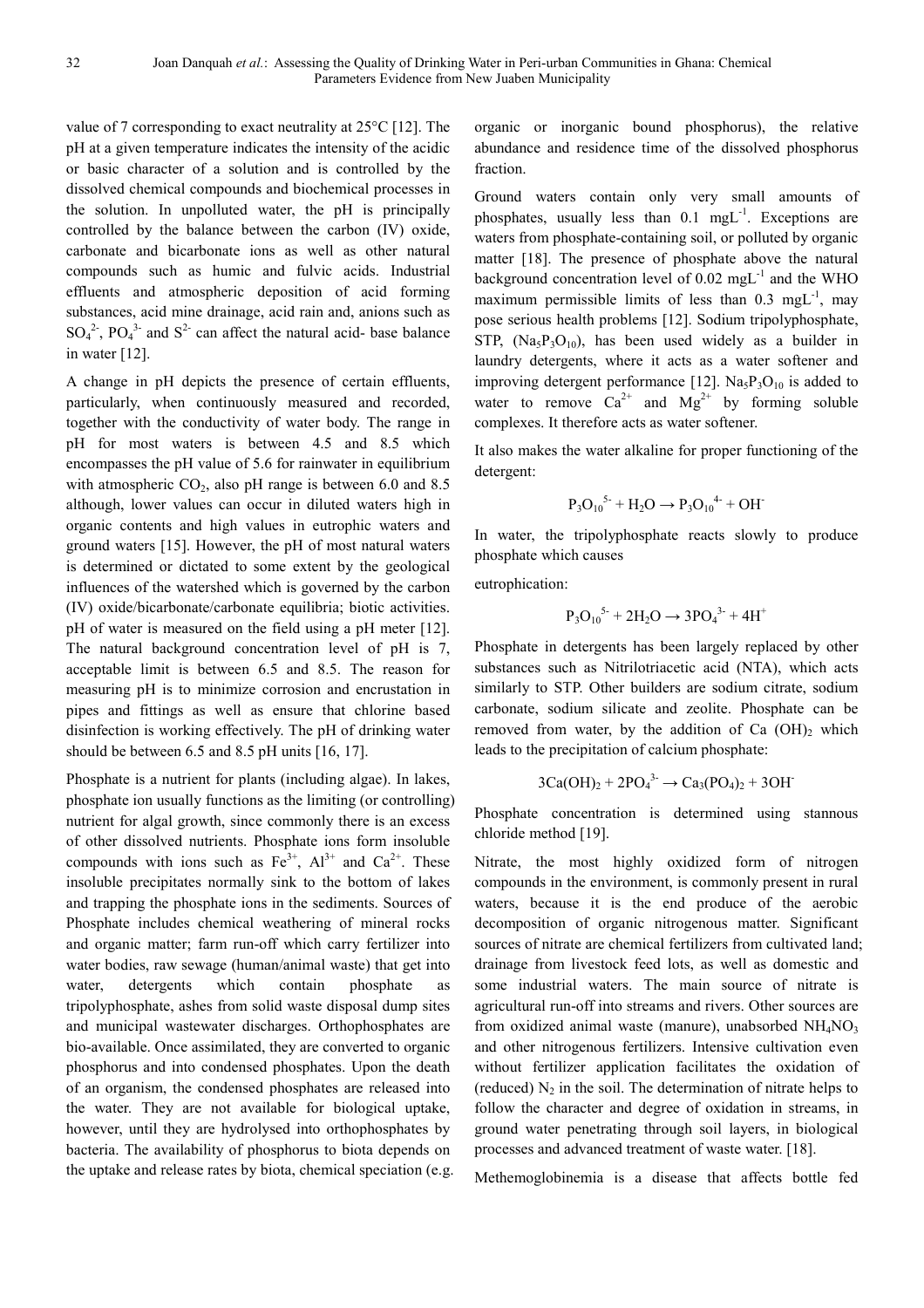infants of less than 3 months due to a particular enzyme deficiency and the consumption of water containing higher levels of nitrate. It occurs when increased level of nitrate concentrations ranges between  $11$  and  $40$ mgL<sup>-1</sup>. Under specific conditions, bacteria in unsterilized baby feeding bottle or in the saliva and stomach of the baby reduce nitrate  $(NO<sub>3</sub><sup>-</sup>)$  to nitrite  $(NO<sub>2</sub><sup>-</sup>)$ :

$$
NO_3^- + 2e^- + 2H^+ \rightarrow NO_2^- + H_2O
$$

The NO<sub>2</sub> oxidizes the iron atoms in haemoglobin from ferrous (Fe<sup>2+)</sup> ion to ferric (Fe<sup>3+</sup>) ions, rendering it incapable of binding and transporting oxygen. This process can lead to generalized lack of  $O_2$  in the tissues of the organ and the dangerous condition called methemoglobinemia (or bluebaby syndrome). The baby may seem healthy, but turns blue around the mouth hands and feet and suffers from respiratory failure. These babies may vomit and have diarrhoea as well. In extreme cases, there is marked lethargy, an increase in the production of saliva, loss of consciousness and seizures [20]. Blue-baby syndrome is rare in developed countries, but there is concern in developing countries.

In adults the oxidized haemoglobin is reduced to its normal state very quickly. Methemoglobinemia can be treated with methylene blue, which reduces ferric iron  $(Fe<sup>3+</sup>)$  in affected blood cells back to ferrous iron  $(Fe^{2+})$ . An excess or high level of  $NO<sub>3</sub>$  in drinking water has been linked with stomach cancer although epidemiological investigations have failed to establish any positive link. The suspicion arose from the fact that ingested  $NO_3$ <sup>-</sup> which is converted to  $NO_2$ <sup>-</sup> in the stomach can react with amines and amides in the stomach to produce N-nitroso-amine and N-nitroso-amide compounds, which are known to produce cancer in animals. The dimethyl derivative, N-nitrosodimethyl amine (NDMA) has been proved to be carcinogenic. Of major concern is the fact that water treatment via chlorination or chloramination of organic nitrogen-containing (waste) water can lead to the production of NDMA at potentially harmful levels in the drinking water. NDMA is also produced at low levels in cigarette smoke, foods and beverages (cheese, fried bacon, roasted or smoked meat / fish, and beer). Removal of  $NO<sub>3</sub>$  is by the reduction of nitrate to nitrogen gas (denitrification).

Denitrification is effected by denitrifying bacteria and under anoxic conditions.

The reduction steps are as follows:

$$
NO_3^- \rightarrow NO_2^- \rightarrow NO \rightarrow N_2O \rightarrow N_2
$$
  

$$
2NO_2^- + 6e + 8H^+ \rightarrow N_2 + 4H_2O
$$

Fluorides originate from the weathering of fluoridecontaining minerals and enter surface waters through run-off and ground waters by direct contact [18]. Some fluoride compounds, such as sodium fluoride and fluorosilicates, dissolve easily into ground water as it moves through gaps and pore spaces between rocks. Most water supplies contain some naturally occurring fluoride. Fluoride is frequently found in certain industrial processes and consequently in resulting wastewaters. Significant industrial sources of fluoride are coke, glass and ceramic, electronics, pesticide and fertilizer manufacturing factories, steel and aluminium processing factories, glass and electroplating operations. More commonly, fluoride is added to drinking water to assist in the control of dental caries without harmful effect on health. Such additions require close control of fluoride concentrations (roughly 1.0 mgL $^{-1}$ ) as higher fluoride levels cause mottling of the teeth. The guideline value of  $1.5 \text{ mgL}^{-1}$ in drinking water has been proposed by [21].

Iron is an abundant element in the earth's crust, but exists generally in minor concentrations in natural water systems. The form and solubility of iron in natural waters are strongly dependent upon the pH and the oxidation-reduction potential of the water. Iron is found in the  $+2$  and  $+3$  oxidation states [18]. In a reducing environment, ferrous  $(+2)$  iron is relatively soluble. An increase in the oxidation reduction potential of the water readily converts ferrous ions to ferric (+3) and allows ferric iron to hydrolyze and precipitate as hydrated ferric oxide. Since the precipitate is highly insoluble, ferric iron is found in solution only at a pH of less than 3. The presence of inorganic or organic complex-forming ions in the natural water system can enhance the solubility of both ferrous and ferric iron. Surface waters in a normal pH range of 6 to 9 rarely carry out more than 1mg of dissolved iron per litre. However, subsurface water removed from atmospheric oxidative conditions and in contact with iron-bearing minerals may readily contain elevated amounts of ferrous iron. For example, in groundwater systems affected by mining, the quantities of iron routinely measured may be several hundred mg/litre [18].

It is the formation of hydrated ferric oxide that makes ironladen waters objectionable. This ferric precipitate imparts an orange stain to any settling surfaces, including laundry articles, cooking and eating utensils, and plumbing fixtures. Additionally, colloidal suspensions of the ferric precipitate can give the water a uniformly yellow-orange, murky cast. This coloration along with associated tastes and odours can make the water undesirable for domestic use when levels exceed 0.3 mg/litre.

Manganese is a relatively common element in rocks and soils where it exists as oxides or hydroxides in the (II), (III) or (IV) oxidation state. These compounds strongly absorb other metallic cations and, along with iron oxides, are of great importance in controlling the concentrations of various trace metals present in natural water systems. The solubility of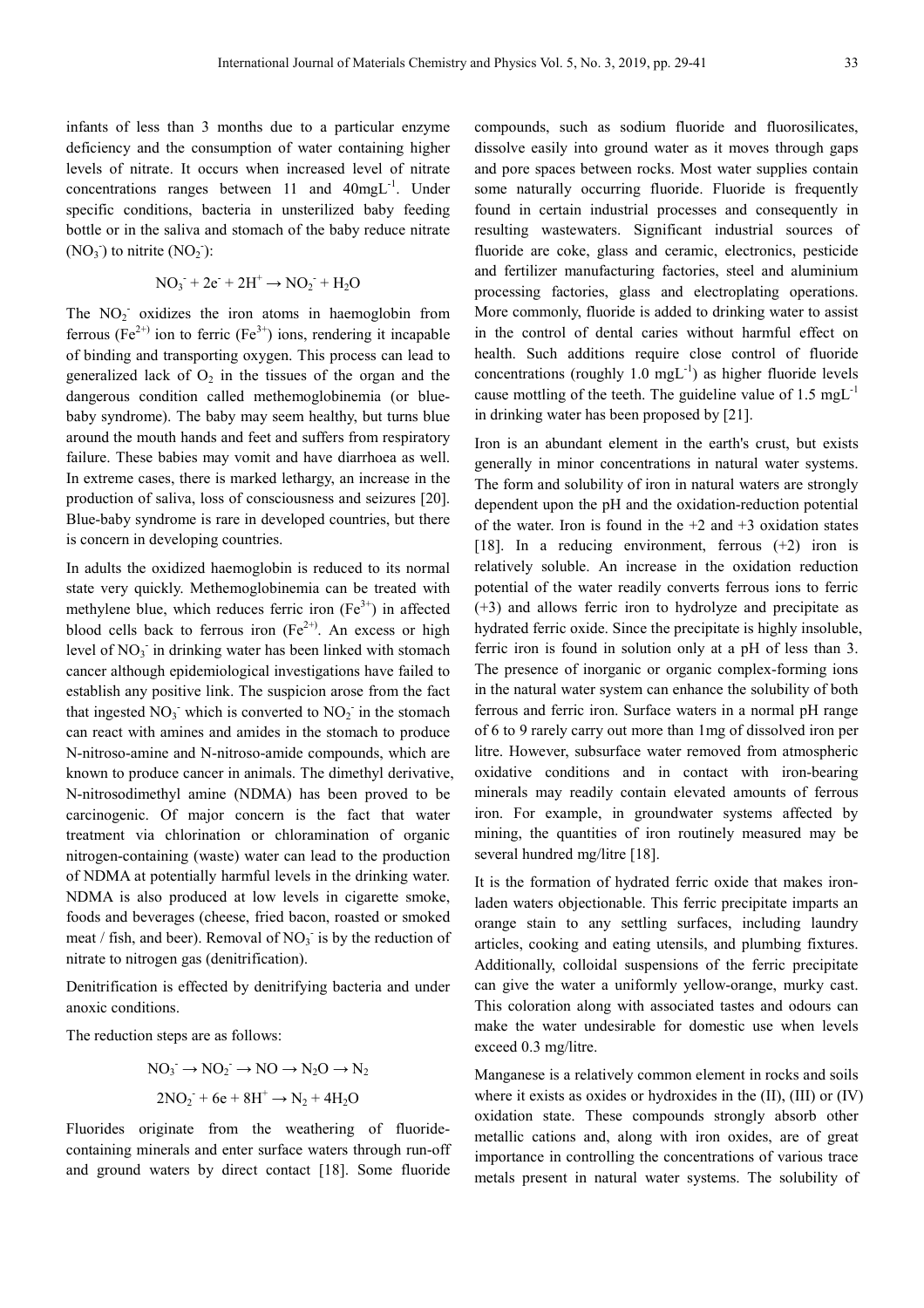manganese in natural water is largely a function of pH and the oxidation-reduction potential. In relatively anoxic systems of near neutral pH, considerable concentrations of dissolved manganese may develop, but oxidation and precipitation may result from slight shifts in pH and potential.

Lead is a relatively minor element in the earth's crust but is widely distributed in low concentration in uncontaminated sedimentary rocks and soil [18]. Lead concentrations in fresh water are generally much higher and this is from the atmospheric input of lead originating from its use in lead gasoline or from smelting operations. Industrial and mine or smelter operations may contain relatively large amounts of lead. Many commonly used lead salts are water soluble. The lead in drinking water may be due to the use of lead pipes or of plastic pipes stabilized with lead compounds. Although the contributions of lead from food and from air are more significant, the World Health Organization has established 0.05 mg/litre as a guideline value for lead in drinkingwater. Lead is toxic to aquatic organisms but the degree of toxicity varies greatly, depending on water quality characteristics as well as the species being considered.

Zinc on the other hand is described as an abundant element in rocks and ores but present in natural water only as a minor constituent because of the lack of solubility of the free metal and its oxides [18]. It is present only in trace quantities in most alkaline surface and ground waters, but more may be present in acid waters. The main industrial use of zinc is in galvanizing and it may enter drinking water from galvanized pipes. Another important use of zinc is in the preparation of alloys, including brass and bronze. Average zinc concentration in surface water is about 10 mgL $^{-1}$ , with a range from  $0.2 \text{ mgL}^{-1}$  to 1 mgL<sup>-1</sup>.

Zinc is an essential element in human nutrition. The daily requirement is 4-10 mg depending on age and sex. Food provides the most important source of zinc. Long-term ingestion of quantities considerably in excess of these amounts does not result in adverse effects. The guideline value of zinc in drinking-water is, therefore, based on aesthetic considerations. Water containing zinc at concentrations in excess of 5.0 mg $L^{-1}$ , has an undesirable astringent taste and may be opalescent, developing a greasy film on boiling. Although drinking-water seldom has a zinc concentration greater than  $0.1 \text{ mgL}^{-1}$  levels in tap water can be considerably higher because of the zinc used in plumbing materials. The World Health Organization has proposed that the guideline value for zinc in drinking-water should be  $5.0 \text{ mgL}^{-1}$  based on taste considerations. Zinc may be toxic to aquatic organisms but the degree of toxicity varies greatly, depending on water quality characteristics as well as the species being considered.

Copper is a widely distributed trace element but, because most

copper minerals are relatively insoluble and because copper is adsorbed to solid phases, only low concentrations are normally present in natural waters. Equilibrium with copper oxide or hydroxy-carbonate minerals limit the concentration of uncomplexed copper in aerated water to about  $04 \text{ mgL}^{-1}$  at pH 7.0 and about one-tenth that value at pH 8.0. Because of the presence of sulfide, copper will be less soluble in anoxic systems [18]. The presence of higher concentrations of copper is usually attributed to the corrosion of copper pipes, industrial wastes or, particularly in reservoirs, the use of copper sulfate as an algicide. Copper is required for the function of several enzymes and is necessary in the biosynthesis of chlorophyll. Higher levels are toxic to organisms but the response varies greatly between species. Copper in public water supplies and increases the corrosion of galvanized iron and steel fittings. Copper is extensively used in domestic plumbing systems, and levels in tap-water can therefore be considerable higher than the level present in water entering the distribution system. The guideline value is  $1.0 \text{ mgL}^{-1}$  based on its laundry and other staining properties [18].

Arsenic is poisonous and toxic after 100 mg of the element is ingested. It is present in rocks, soils, water, and living organisms at concentrations of parts per billion to parts per million [15]. Soil arsenic levels are normally elevated near arseniferous deposits, and in mineralized zones containing gold, silver, and sulphides of lead and zinc. Natural weathering of rocks and soils adds about 40,000 tons of arsenic to the oceans annually, accounting for  $\leq 0.01$  mgL<sup>-1</sup> input to water on a global basis [17]. Arsenic is introduced into the aquatic environment through atmospheric deposition of combustion products and through runoff from fly-ash storage areas near power plants and nonferrous smelters [15]. Agricultural applications provide the largest anthropogenic source of arsenic in the environment [15]. Inorganic arsenicals (Arsenic trioxide; arsenic acid; Arsenates of calcium, copper, lead, and sodium, and Arsenites of sodium and potassium) have been used widely for centuries as insecticides, herbicides, algicides, and dessicants. Chronic toxicity can result from a build-up of lower intakes. An arsenic concentration of  $0.05$  mgL<sup>-1</sup> is recommended as WHO guideline value [21].

## **3. Methodology**

Research design for the study was a survey. Purposive sampling technique was used to select communities in the municipality for the study. Selection of the sampling points were influenced by factors such as ease of accessibility and proximity (for the entire study period) to obvious sources of pollution, such as dumpsites, latrines, septic tanks, farms and drainages.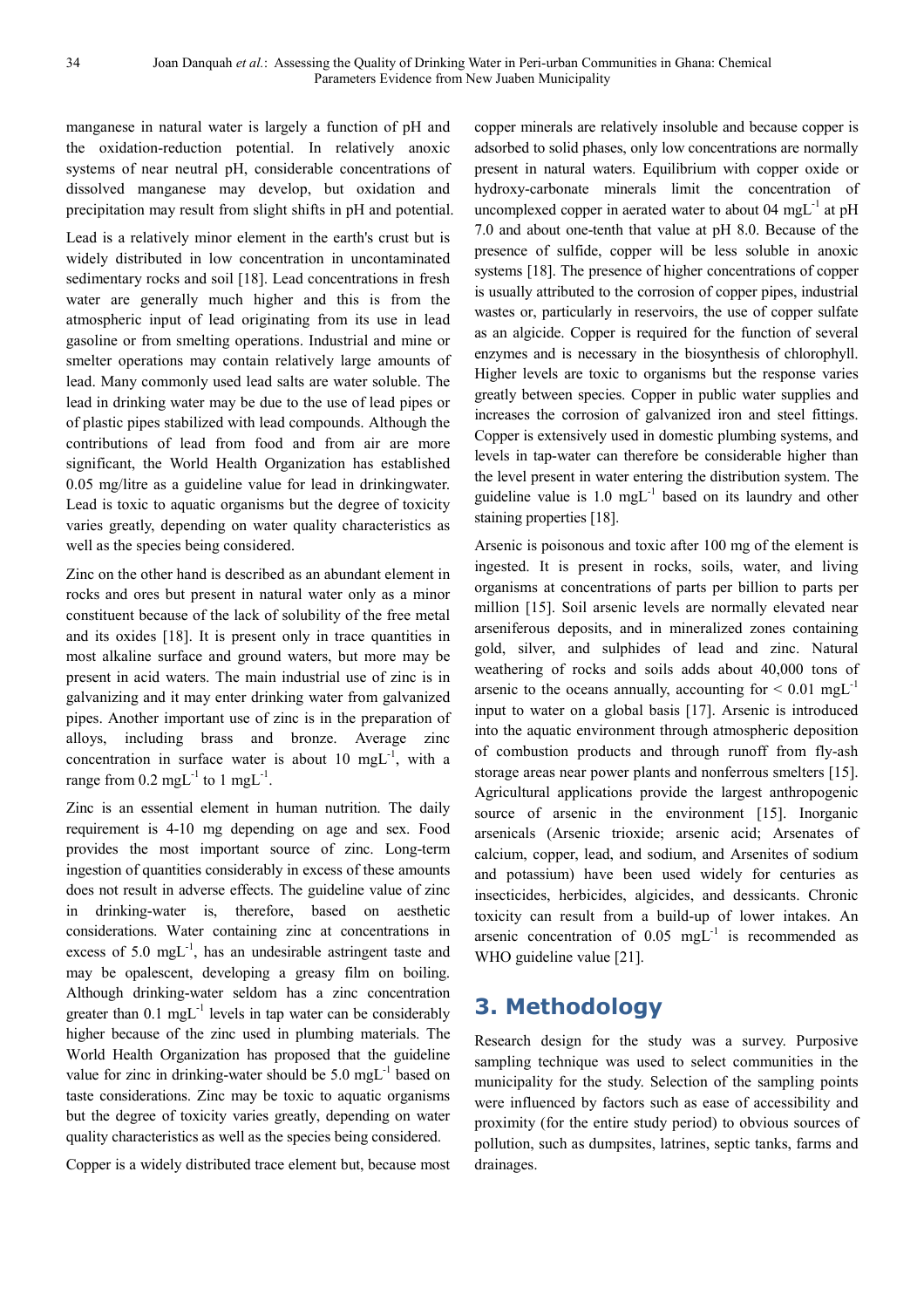Two streams, a pipe- borne, three bore holes and four wells that supply the communities with water, were selected. Among these, four sites (2 wells, a pipe borne, and a borehole) were selected in the Korle community. In Agavenya, three sampling points consisting of two wells, a stream and a bore hole were selected. Two sampling points were selected at Akyekyeso which includes a bore hole and a well. For Wawase, the sample was taken from a steam which is the only source of drinking water in the community.

Prior to sampling for chemical analysis, sampled bottles were cleaned by soaking them in detergent for 24 hours, followed by rinsing several times with tap water until they were free of detergent. The bottles were then rinsed with 5% Nitric acid and then rinsed thoroughly with distilled water [10]. Samples for metal analyses were preserved with 5ml concentrated Nitric acid  $(HNO<sub>3</sub>)$ . To avoid or reduce probable bias in monthly changes, sampling were done approximately at the same time at each site, starting in the morning (8.00 am) and finishing midday at the last site. Chemical parameters were analyzed at the Environmental Chemistry laboratory of the Water Research Institute.

The Nephelometric method was employed to determine the turbidity of the water sample within 24hours after sampling and according to the standard method described by Turbidity measurements were done using a turbid meter with a Partech model- DRT 100B employing the principles of nephelometry [22]. About 15ml sample was poured into a glass cell holder of the instrument. Readings were taken directly in Nephelometric turbidity units (NTU).

Lead, iron, zinc, manganese and copper were the metals analyzed in sediments and soil samples. All sediment and soil samples were air dried and sieved through a 0.5 mm sieve before analysis. Using the Atomic Absorption Spectrometer (AAS), 1g of soil was weighed and a mixture of nitric acid and perchloric acid in the ratio of 1:1.5 added and digested for about an hour. This was then filtered into a 100 ml volumetric flask and topped with distilled water to the mark [22]. Two (2) mL aliquot was pippeted into a 50 mL volumetric flask and then the colour developed by adding 20mls of distilled water followed by 2 drops of P-nitrophenol, then 1-2 drops of ammonia. This was topped up to the 50 ml mark with distilled water. The lead, iron, zinc manganese, arsenic and copper concentrations were read using the Milton Roy Spectronic 301 spectrophotometer at 712 nm. The calculation is as follows:

Reading on spectrophotometer x volume of extract<br>Weight of sail u Volume of elignations Weight of soil x Volume of aliquot taken

The formula used in calculating the concentrations in  $\mu$ g/g is as follows:

$$
Concentration in \mu g/g = \frac{Reading on AAS x Vol. of extract (mL)}{1000 mL}
$$

Vol. of extract in this case is 100 mL

### **4. Findings and Discussions on Chemical Parameters in Drinking Water**

The main objective of the study was to assess the quality of drinking water in peri-urban communities in the New Juaben Municipality of the Eastern Region of Ghana. The chemical parameters of the drinking water sources in the study area including concentrations of some heavy metals (arsenic, copper, lead, mercury, zinc) in selected sources of drinking water, in sediment of water samples and soil samples collected around the sources of water in the study areas were also examined.

#### **4.1. Total Hardness**

In conformity with current practice, total hardness is defined as the sum of the calcium and magnesium concentrations both expressed as calcium carbonate, in milligrams per litre [22]. Water quality target for freshwater aquatic ecosystems is 500 mg/L. These notwithstanding, all the freshwater sampling sites fell within the WHO guidelines and EPA value for drinking water quality even though they fell far below the recommended value of 500 mg/g CaCO<sub>3</sub> [23].

**Table 1.** Monthly mean total hardness values recorded in mg/L at the sampling sites.



**EXNP EXNW EXAW EXAB EAWW FABW FASW FAB FADW EWSW** 

**Figure 1.** Monthly Variations in Total Hardness at the Various Sites in the Study Area.

#### **4.2. Nitrate**

Nitrate occurs naturally in soils as a product of microbial mineralization of dead plant and animal tissues [24]. Nitrate is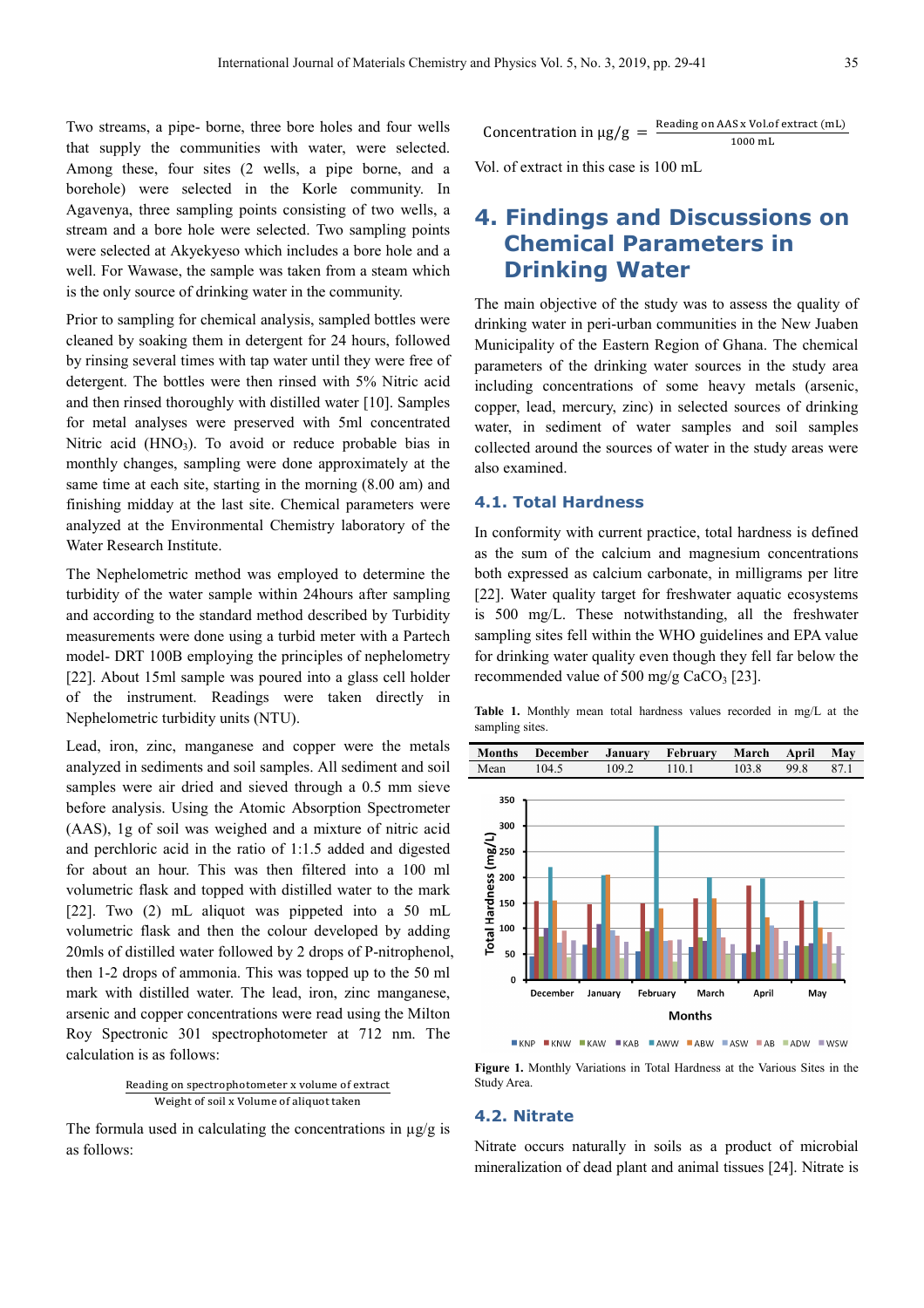seldom abundant in natural surface waters because it is incorporated into cells or is chemically reduced by microbes and converted into atmospheric nitrogen [12]. Table 2 had shown the mean nitrate values ranged from a minimum of 0.055 mg/L at KAB to a maximum of 0.613 mg/L at AWW, which also recorded the highest value of 1.820 mg/L over the study period, in December. April recorded the lowest mean value of 0.168 mg/L while, December recorded the highest mean value of 0.298 mg/L. Nitrate in addition to its health hazards is a major indicator of the rate of effluent infiltration through the soil. Nitrate cannot be retained by soil and is easily leached out of the soil by percolating water [25]. Nitrate is also not utilized by plants and may remain concentrated in water and soils. Various surveys in India and Africa indicated that nitrate levels in groundwater have increased in many parts of the world as a result of intensification of farming practice [17].

The low levels of nitrate for each corresponding month suggest the absence of sewage effluent infiltration from nearby household toilet facilities into wells and other water sources in the study communities. High nitrate concentrations in the range of 59 to 98 mg/L for wells that are 6 feet (1.8m) close to pit latrines poses threat to human life [26]. Generally, seasonal mean values obtained at KNP, KAB, ABW, AB and WSW was below the natural background concentration limit of 0.23 mg/L. Although the mean values at KNW, KAW, AWW, ASW and ADW were above the natural background concentration limit of 0.23 mg/L for drinking water and below the WHO limits of 10 mg/L, it will not pose a health problem. However, values above the natural background concentration limits indicate a trend towards pollution. The water quality range for which there is no adverse health effect for nitrate is 0-6 mg/L.

**Table 2.** Monthly Mean Nitrate Values Recorded in mg/L at the Sampling Sites.



**Figure 2.** Monthly Variations in Nitrate at the Various Sites in the Study Area.

#### **4.3. Phosphate**

Phosphorous occurs in natural waters and in wastewaters almost solely as phosphates. These are classified as orthophosphates, condensed phosphates (pyro-, meta-, and other polyphosphates) and organically bound phosphates. They occur in solution, in particles or detritus, or in the bodies of aquatic organisms. Phosphorous is essential to the growth of organisms and can be the nutrient that limits the primary productivity of a body of water. Orthophosphates applied to agricultural or residential cultivated land as fertilizers are carried into surface waters with storm runoff. They are major constituents of many commercial cleaning preparations [22]. Mean values ranged from a minimum of 0.264 mg/L in KAB to a maximum of 0.669 mg/L in AWW. ABW had the minimum phosphate value of 0.128 mg/L in December while AWW again recorded the highest phosphate value during the study period. Figure 3 has shown April recorded the highest mean value of 0.479 mg/L while table 3 has also tabled that December recorded the lowest mean value of 0.323 mg/L. High level of phosphate in a water sample is due to the discharge of domestic effluents [27].

He further stated that organic matter in sewage effluents release phosphates. The high phosphate concentration recorded at WSW and ASW is attributed to the use of fertilizers such as NPK and phosphate of ammonia on the farmlands close to the water source by the farmers. These materials rich in phosphate might have been carried into the water through runoffs. Also, waste organic materials that remained on the field after harvesting which includes leaves and grass clippings when decomposed by bacteria releases phosphate into the soil which leach into ground waters by infiltration and may quickly reach the water table or get into surface waters by runoffs. The highest value of 0.523 mg/L at WSW in the dry season may be attributed to decrease in volume of water which resulted from excessive evaporation and withdrawal of water from the stream as well as the clearing of vegetation at the bank of the water for farming activities. One major source of phosphorous in drinking water resources is from detergents commonly found in municipal and domestic waste water. Most of the domestic wastewater discharge directly into the water bodies without any prior treatment and the pollutants in this water tend to increase the pollution loads of the water [28]. Besides, the waste products of personal care products, household products and pharmaceuticals, are disposed of onto the land surface without treatments and large portion of the chemicals passes right into the local waterway via runoffs and deteriorate their quality [23].

Phosphate is inherently toxic and excessive phosphate in water results in uncontrolled algal growth. The range of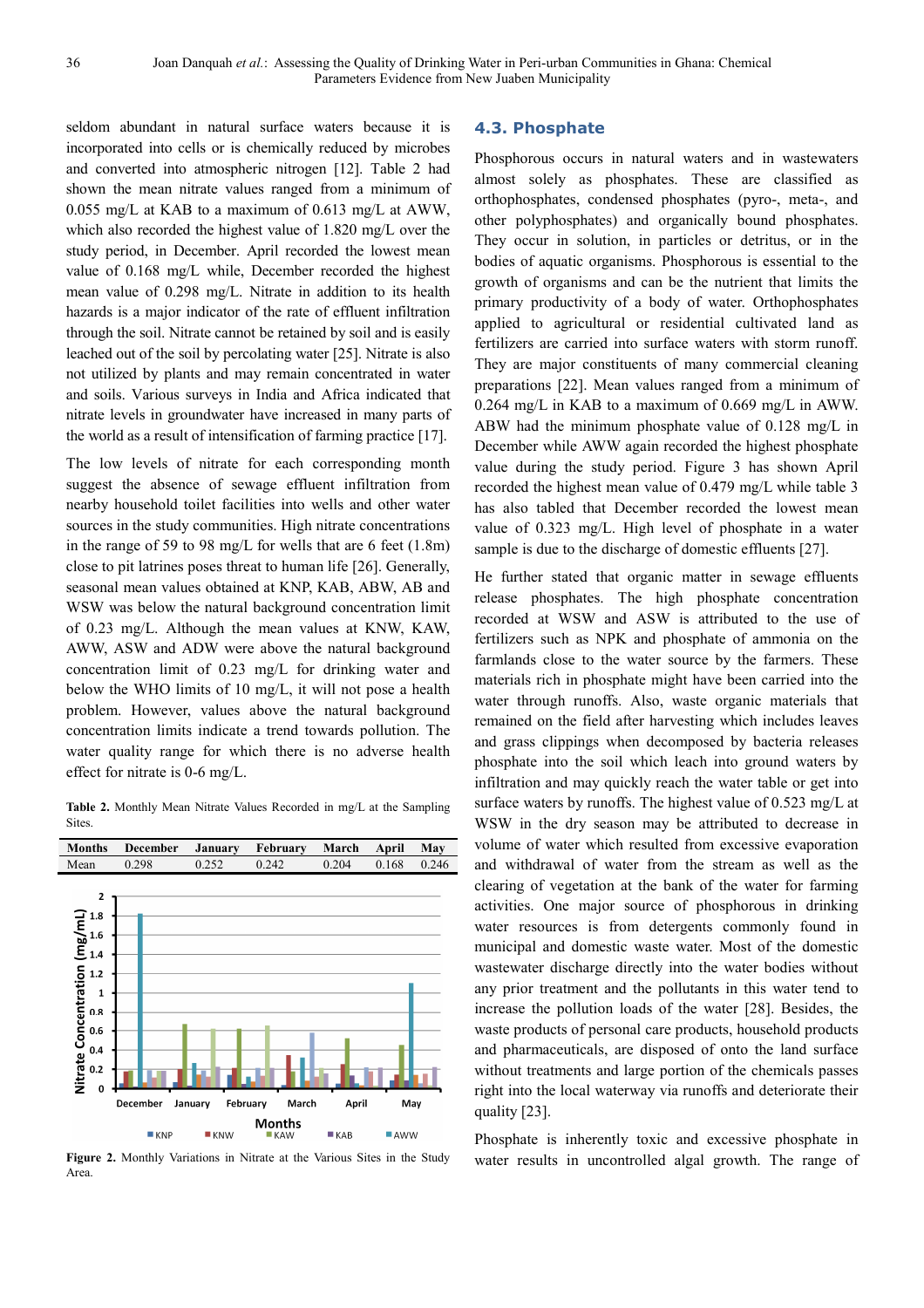phosphorous levels in natural waters is between 0.005 mg/L and 0.02 mg/L [15]. The phosphorus concentrations recorded from the study areas were generally higher than the natural background levels. These water sources that serve the communities under study with drinking water need to be checked since further increase may have health implications to the users. Phosphorus levels of  $\leq 0.2$  mg/L give rise to oligotrophic conditions with moderate levels of species and no nuisance growth of aquatic plants [23]. Figure 3 given clear description that, KAB, ABW, ASW and AB recorded 0.147 mg/L, 0.128 mg/L, 0.189 mg/L and 0.145 mg/L values of phosphate which fell below 0.2 mg/L in the months of April, December and January. The rest of the sites fell within 0.2 mg/L and 0.831 mg/L which support mesotrophic conditions with usually high levels of species diversity.

High concentrations of phosphates indicate the presence of pollution but WHO and GSB guideline values are not available for comparison [15]. However, the mean seasonal phosphate concentrations recorded in the water indicated that water samples taken at all the sites were polluted since the values were beyond the natural background limit of 0.02 mg/L.

**Table 3.** Monthly mean phosphate values recorded in mg/L at the sampling sites.



**Figure 3.** Monthly variations in phosphate at the various sites in the study area.

#### **4.4. Fluoride**

Fluoride is the most reactive of all elements [24]. Fluoride may occur naturally in water or it may be added in controlled amounts [22]. Fluoride originates from the weathering of fluoride-containing minerals and enters surface waters through runoff and ground waters through direct contact [15]. Figure 4 has shown that Fluoride values ranged from a minimum of 0.002 mg/L at KAB in December to a maximum of 0.373 mg/L at AWW in January. Mean values ranged from a minimum of 0.082 mg/L at KNP to a maximum of 0.246 mg/L at AWW. Table 4 has also depicted December recorded the lowest mean value of 0.026 mg/L while May recorded the highest mean value of 0.214 mg/L. the range for which no adverse health effects or tooth damage is 0-1.0 mg/L and WHO permissible limit is 1.5 mg/L. Since all samples from the various sampling sites falls within this range, they will therefore pose no health effect to the inhabitants who depend on these sources of water.

**Table 4.** Monthly mean fluoride values recorded in mg/L at the sampling sites.

|      | Months December January February March April May |       |       |       |             |  |
|------|--------------------------------------------------|-------|-------|-------|-------------|--|
| Mean | 0.026                                            | 0.183 | 0.129 | 0.136 | 0.197 0.214 |  |



**Figure 4.** Monthly Variations in Fluoride at the Various Sites in the Study Area.

#### **4.5. Lead**

Lead is a serious cumulative body poison. Natural waters seldom contain more than 5ug/l, although much higher values have been reported. Lead in a water supply may come from industrial, mine, and smelters discharges or from the dissolution of old lead plumbing [22]. In addition to other sources, the lead in drinking water may be due to the use of lead pipes or of plastic pipes stabilized with lead compounds. Although the contributions of lead from food and from air are more significant, the World Health Organization has established 0.05 mg/litre as a guideline value for lead in drinking-water. Lead is toxic to aquatic organisms but the degree of toxicity varies greatly, depending on water quality characteristics as well as the species being considered.

Lead values ranged from a minimum of 0.001 mg/l at KAB and ADW all in May to a maximum of 0.005 mg/l at WSW in December. From table 5 and Figure 5 below, mean values ranged from a minimum of 0.003 mg/l recorded at all the sampling sites except for KNP which recorded the maximum value of 0.004 mg/l. 0.003 mg/l of lead was recorded throughout the study period. The presence of lead in the water may be due to the discharge of industrial effluents from petroleum productions [29]. lead is sometimes used as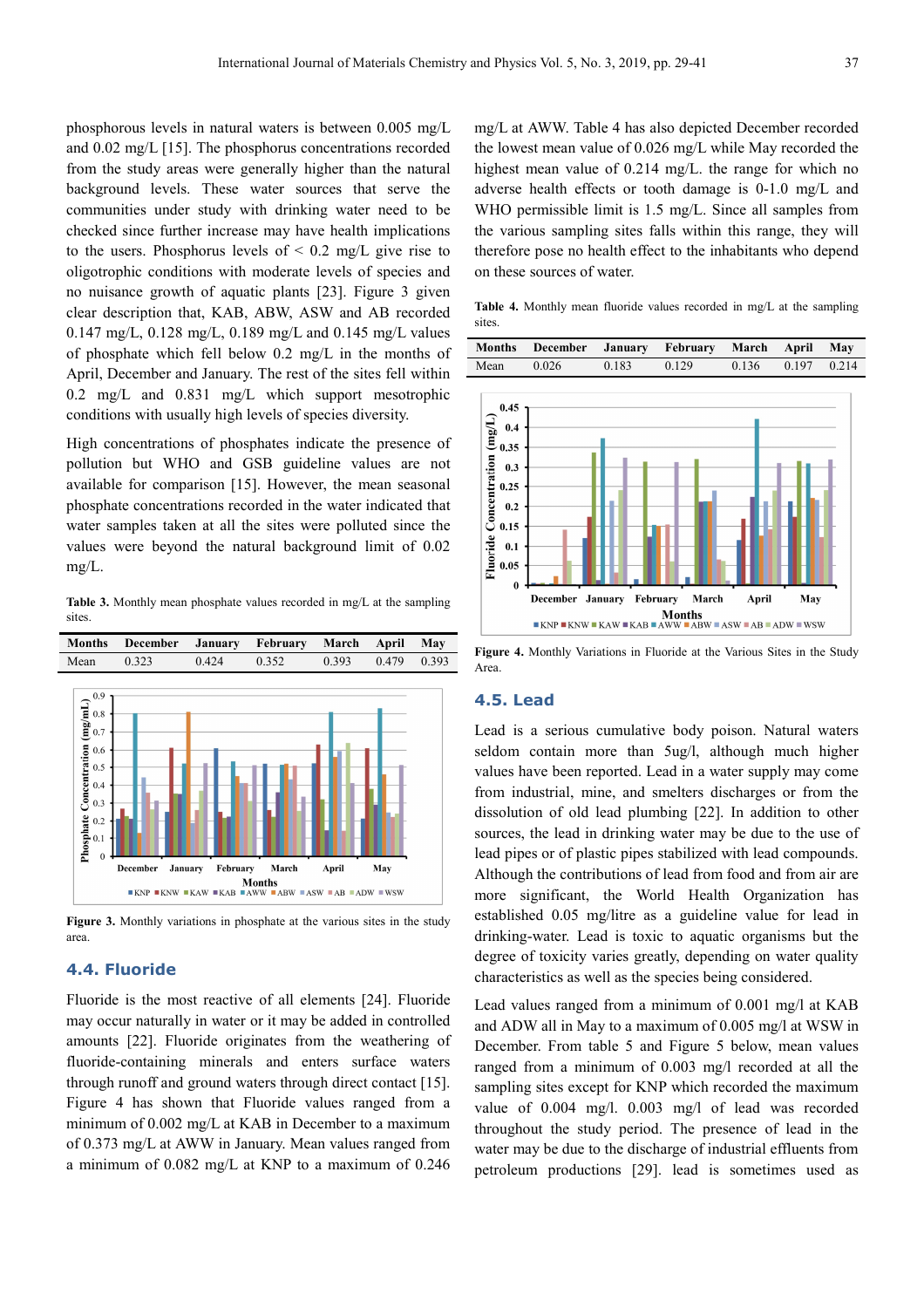fertilizer or occurs as an impurity in fertilizers [24].

Lead values for which there is no danger of any adverse effects from exposure to water is 0-10 mg/l. Drinking water with lead concentration level  $> 0.01$  mg/l has adverse effect on the users [30]. Increased lead intake in adults have been associated with nervous disorders, anaemia and decreased haemoglobin synthesis, cardiovascular diseases, disorders in bone metabolism, renal functioning and reproduction. In children, it promotes low cognitive and behavioural development and brain retardation [31, 32]. Long term exposure effects include stroke, kidney disease and cancer. Though these effects were not readily on clinical records of the study communities, increased accumulation of lead concentration may have adverse effects surfacing. There is therefore the need to check the concentration in further research to observe the future trends and the necessary action taken.

Table 5. Monthly mean lead values recorded in mg/L at the sampling sites.



**Figure 5.** Monthly Variations in Lead at the Various Sites in the Study Area.

#### **4.6. Copper**

Heavy metals, especially copper in particular, may be toxic to fish as well as harmful to human health. The sources of contamination may be due to petrochemical industries and agricultural runoff, which contains both pesticides and fertilizer residues [29]. Copper is an essential micronutrient for plants [33]. From figure 6 below, mean values of copper ranged from a minimum of 0.02 mg/l, being recorded at all of the sampling sites to a maximum of 0.023 mg/l at KAW, AWW and WSW in the months of January, March and May. KAW, AWW and WSW however recorded the highest mean value of copper at 0.022 mg/l. While the other sampling sites recorded the lowest mean value at 0.021 mg/l. Table 6 below, depicts both January and March recorded the highest mean value of 0.022 mg/l each. The presence of copper in the water

may be due to agricultural runoff, which contains both pesticides and fertilizer residues [29]. The water quality range for copper for which there are no health or aesthetic effects is 0-0.1 mg/l. All the sites fall within this range.

**Table 6.** Monthly mean copper values recorded in mg/L at the sampling sites.



Figure 6. Monthly Variations in Copper at the Various Sites in the Study Area.

#### **4.7. Iron**

Silt and clay in suspension may contain acid-soluble iron. Sometimes iron oxide particles are collected with a water sample as a result of flaking of rust from pipes [22]. Iron is an essential micronutrient for plants (Laws, 1981). Figure 7 below has shown that, KNW recorded the lowest Iron value of 0.110 mg/l in January, while AWW recorded the highest value of 27.3 mg/l in December. Table 7 indicates mean values for the sites ranged from a minimum of 0.116 mg/l at KNW to a maximum of 8.943 mg/l at WSW. Mean monthly values ranged from 3.343 mg/l in February to 5.452 mg/l in April. Figure 7 has also shown the high values of Iron at KNP, KAB, ABW and AB could be attributed to flaking of iron rust from the pipes, leading to the collection of water samples with iron oxide. Samples collected from KNW, KAW, AWW and ADW may also be as a result of geological reasons and the containers used in drawing water from these sources. WSW and ASW may also be due to the discharge of effluents containing iron through runoffs. The range for iron for which there is no taste, aesthetic or health effects associated with water use and consumption is 0-0.1 mg/l and the recommended range for livestock watering is 0-10 mg/l. All the sites values fell within this range, except AWW and WSW which recorded significantly higher values.

**Table 7.** Monthly mean iron values recorded in mg/L at the sampling sites.

|      | Months December January February March April May |       |       |                   |  |
|------|--------------------------------------------------|-------|-------|-------------------|--|
| Mean | 3.669                                            | 3.898 | 3.343 | 4.662 5.452 4.581 |  |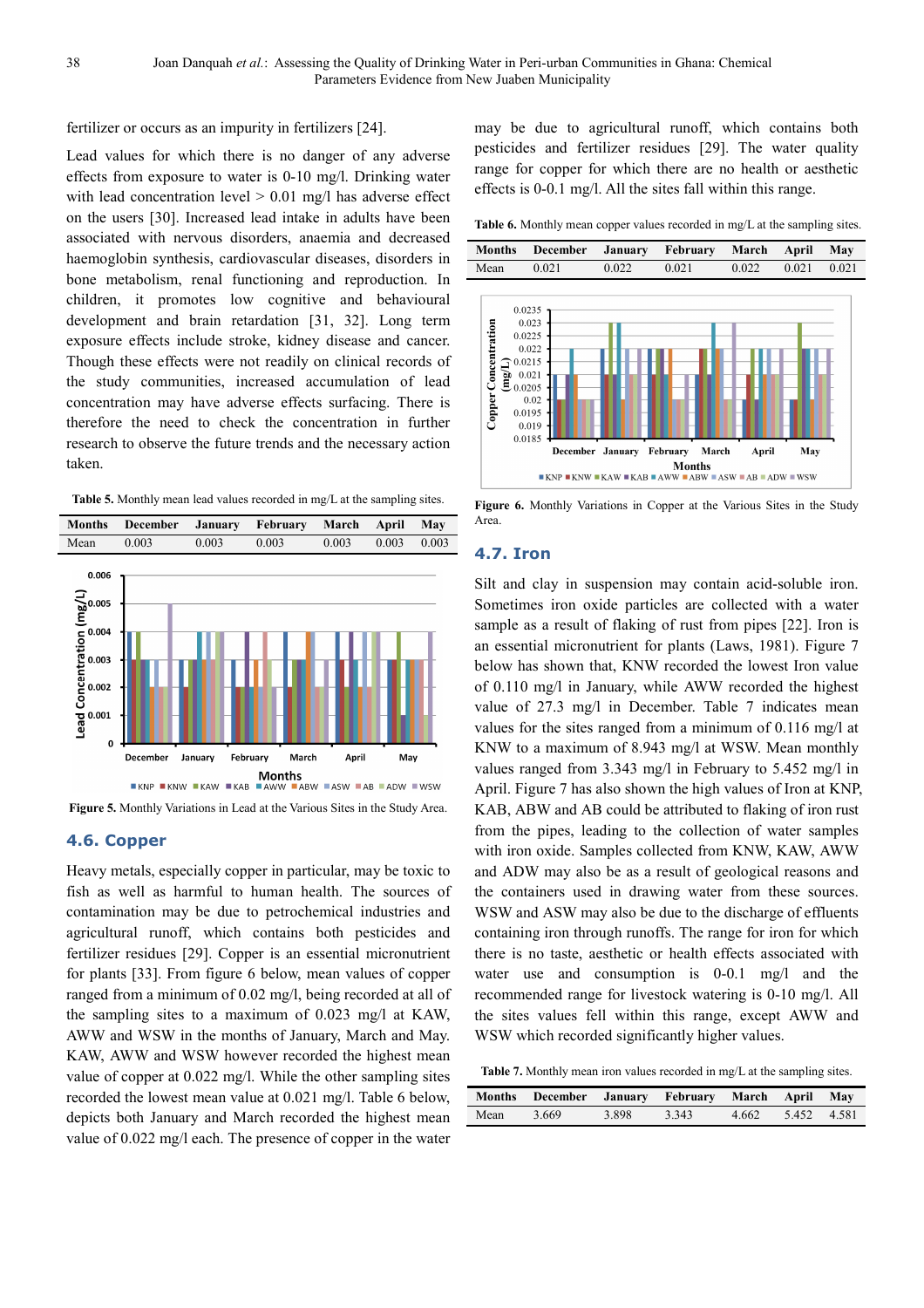

**Figure 7.** Monthly Variations in Iron at the Various Sites in the Study Area.

#### **4.8. Zinc**

Zinc on the other hand is an abundant element in rocks and ores but present in natural water only as a minor constituent because of the lack of solubility of the free metal and its oxides. It is present only in trace quantities in most alkaline surface and ground waters, but more may be present in acid waters. The main industrial use of zinc is in galvanizing and it may enter drinking water from galvanized pipes. Another important use of zinc is in the preparation of alloys, including brass and bronze. Average zinc concentration in surface water is about 10 mg/l, with a range from  $0.2$  mg/l to 1 mg/l. [18]. From figure 8 below the values obtained for zinc during the study period ranged between a minimum of 0.006 mg/l to a maximum of 0.110mg/l. AB recorded the lowest mean value of 0.007 mg/l while KAB recorded the highest mean value of 0.036 mg/l. Table 8 documented the month of May recorded the maximum mean value of 0.035 mg/l while the month of April recorded the least mean value of 0.015 mg/l.

**Table 8.** Monthly mean zinc values recorded in mg/L at the sampling sites.



**Figure 8.** Monthly Variations in Zinc at the Various Sites in the Study Area. Water containing zinc at concentrations in excess of 5.0

mg/litre has an undesirable astringent taste and may be opalescent, developing a greasy film on boiling. Although drinking-water seldom has a zinc concentration greater than 0.1 mg/l, levels in tap-water can be considerably higher because of the zinc used in plumbing materials. The World Health Organization has proposed that the guideline value for zinc in drinking water should be 5.0 mg/l, based on taste considerations. Zinc may be toxic to aquatic organisms but the degree of toxicity varies greatly, depending on water quality characteristics as well as the species being considered

#### **4.9. Arsenic**

Soil arsenic levels are normally elevated near arseniferous deposits, and in mineralized zones containing gold, silver, and sulphides of lead and zinc. Natural weathering of rocks and soils adds about 40,000 tons of arsenic to the oceans annually, accounting for <0.01 mg/l input to water on a global basis [21]. As natural components of underground rocks and soils, arsenic works its way into the underground water sources. Arsenic is introduced into the aquatic environment through atmospheric deposition of combustion products and through runoff from fly-ash storage areas near power plants and nonferrous smelters [15]. Anthropogenically, arsenic gets into water bodies from sources such as mining, manufacturing and use of or disposal of pesticides in the environment. From both figure 9 and table 9 below the arsenic concentrations recorded throughout the study period was 0.001 mg/l at all the sampling sites. The low concentration of arsenic as recorded in the water samples in this study is due to the absence of or low pesticides disposal, industrial and mining activities in the area.

**Table 9.** Monthly Mean Arsenic values Recorded in mg/L at the Sampling Sites.



**Figure 9.** Monthly Variations in Arsenic at the Various Sites in the Study Area.

#### **4.10. Manganese**

Manganese is a relatively common element in rocks and soils where it exists as oxides or hydroxides in the (II), (III) or (IV) oxidation state. These compounds strongly absorb other metallic cations and, along with iron oxides, are of great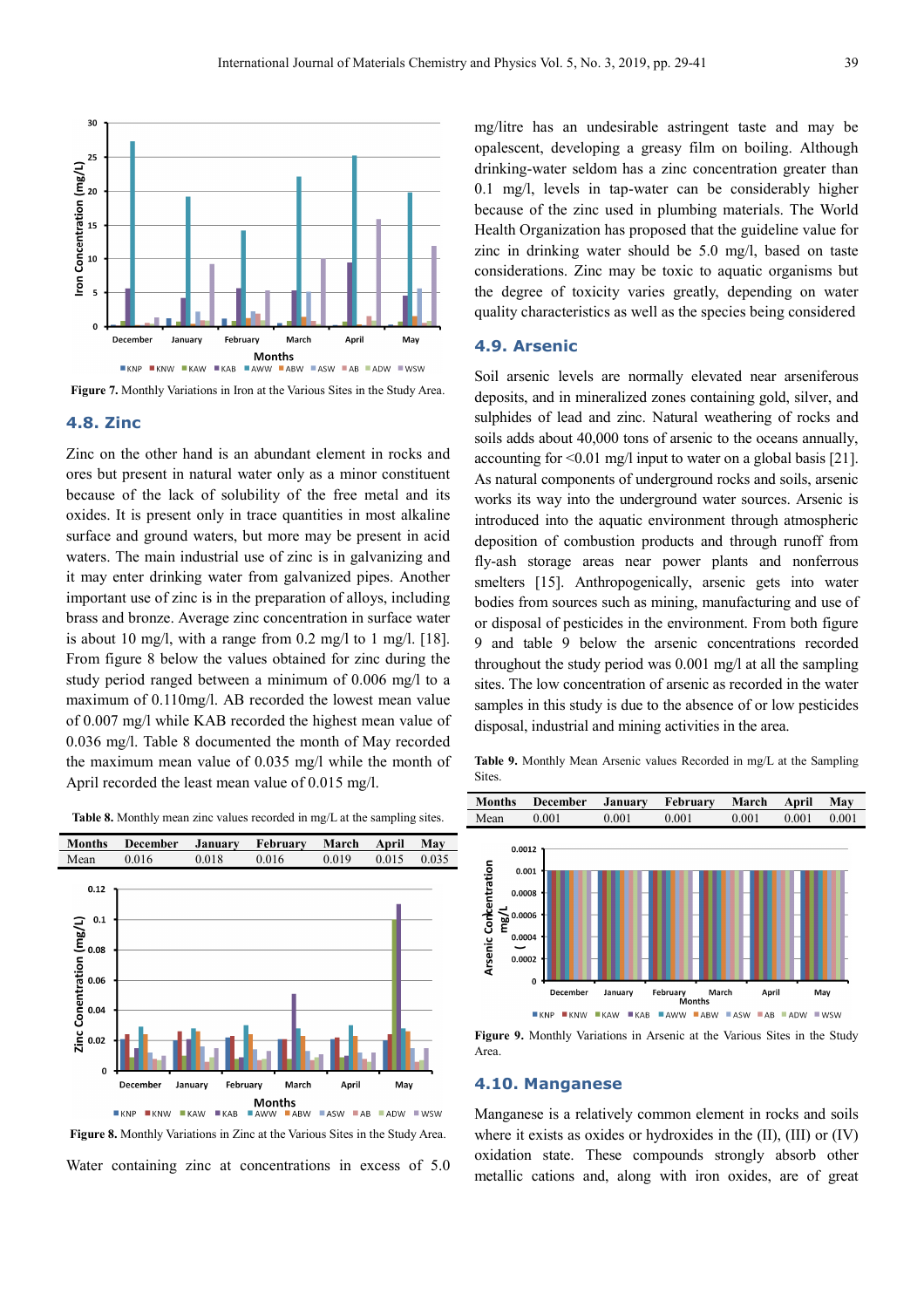importance in controlling the concentrations of various trace metals present in natural water systems. Manganese dissolved in natural water is in the divalent state. The solubility of manganese in natural water is largely a function of pH and the oxidation-reduction potential. In relatively anoxic systems of near neutral pH, considerable concentrations of dissolved manganese may develop, but oxidation and precipitation may result from slight shifts in pH and potential. Average concentrations of manganese in rivers are around 12 mg/l, with a range of less than 1 mg/l to 130 mg/l.

Figure 10 below the values of manganese recorded at the sampling sites ranged between a minimum of 0.06 mg/l at KNW in April to a maximum of 9.62 mg/l at AWW in December. The mean monthly values were between a minimum of 1.56 mg/l in April and May to a maximum value of 1.77 mg/l in February. Table 10 has also shown below the mean values recorded at the sampling sites also were between 0.07mg/l at KNW and 6.75 mg/l at AWW. At levels exceeding 0.15 mg/l, manganese in water supplies stains plumbing fixtures and laundry. At higher concentrations, it causes an undesirable taste in beverages. In common with iron, its presence in drinking-water may lead to the accumulation of deposits in the distribution system. Even at a concentration of 0.05 mg/l, manganese will often form a coating on pipes which may slough off as a black precipitate.

In addition, the presence of even low levels of manganese renders a water supply unsuitable in certain industrial applications such as those for the textile dyeing, food processing, distilling and brewing, paper, plastics, and photographic industries. The World Health Organization recommended guideline of manganese in water intended for domestic use value is 0.4 mg/l.

Table 10. Monthly mean manganese values recorded in mg/l at the sampling sites.



**Figure 10.** Monthly Variations in Manganese at the Various Sites in the Study Area.

## **5. Conclusions and Recommendations**

Results obtained from the study suggest that except for turbidity values at some locations, many chemical parameters in drinking water (e.g. temperature, colour, TDS, pH, conductivity and suspended solids) were within the WHO permissible guideline range. This was due to the frequency of water fetching throughout the day. High TDS values recorded in well water at Agavenya and Akyekyeso especially in the dry season probably reflect excessive withdrawal or demand of water for domestic use.

The levels of chemical parameters analyzed from all the sampling sites were found to be within the WHO permissible limit except for manganese, iron and zinc which were extremely above this limit. The sources of water that serve the communities under study with drinking water therefore, need to be checked since this and further increase will have health implications to the users.

It is recommended that, there should be regular monitoring, treatment and testing of the water quality of the sources of drinking water as well the maintenance of the existing boreholes, pipes and wells in the study communities by GWCL and WATSAN officials to minimize the level of microbial and chemical contamination so that water related diseases could be prevented in this area. Also, source of pipeborne water is lacking and so should be improved or the coverage should be increased.

Increased accumulation of lead, iron, manganese and arsenic concentration may have adverse effects surfacing. The once again recommended that, there is therefore the need to check the concentration in further research to observe the future trends and the necessary action taken.

### **References**

- [1] Aforo, D. N (2006). Water: *Local Action for Global challenge.* Daily graphic, Thursday, January 19, 2006. Page 9.
- [2] Solely, W. B., Chase, E. B & Mann, W. B (1995). Estimated uses of water in the United States*. U.S geological survey circular 1001*, U.S department of the interior, Alexandra, VA.
- [3] WHO (2008). *Guidelines for drinking water quality*. Incorporating the first and second addenda, Volume l Recommendations  $3<sup>rd</sup>$  edition. Geneva, Switzerland.
- [4] World Resources Institute, (2000). World Resources, 1999-2000. Basic Books Inc. New York.
- [5] Ministry of Water Resources, Works and Housing, (2009) Water and Sanitation Sector Performance Report, Accra. Ghana.
- [6] New Juaben Municipal Assembly (NJMA). (2012). Municipal Profile of Koforidua.